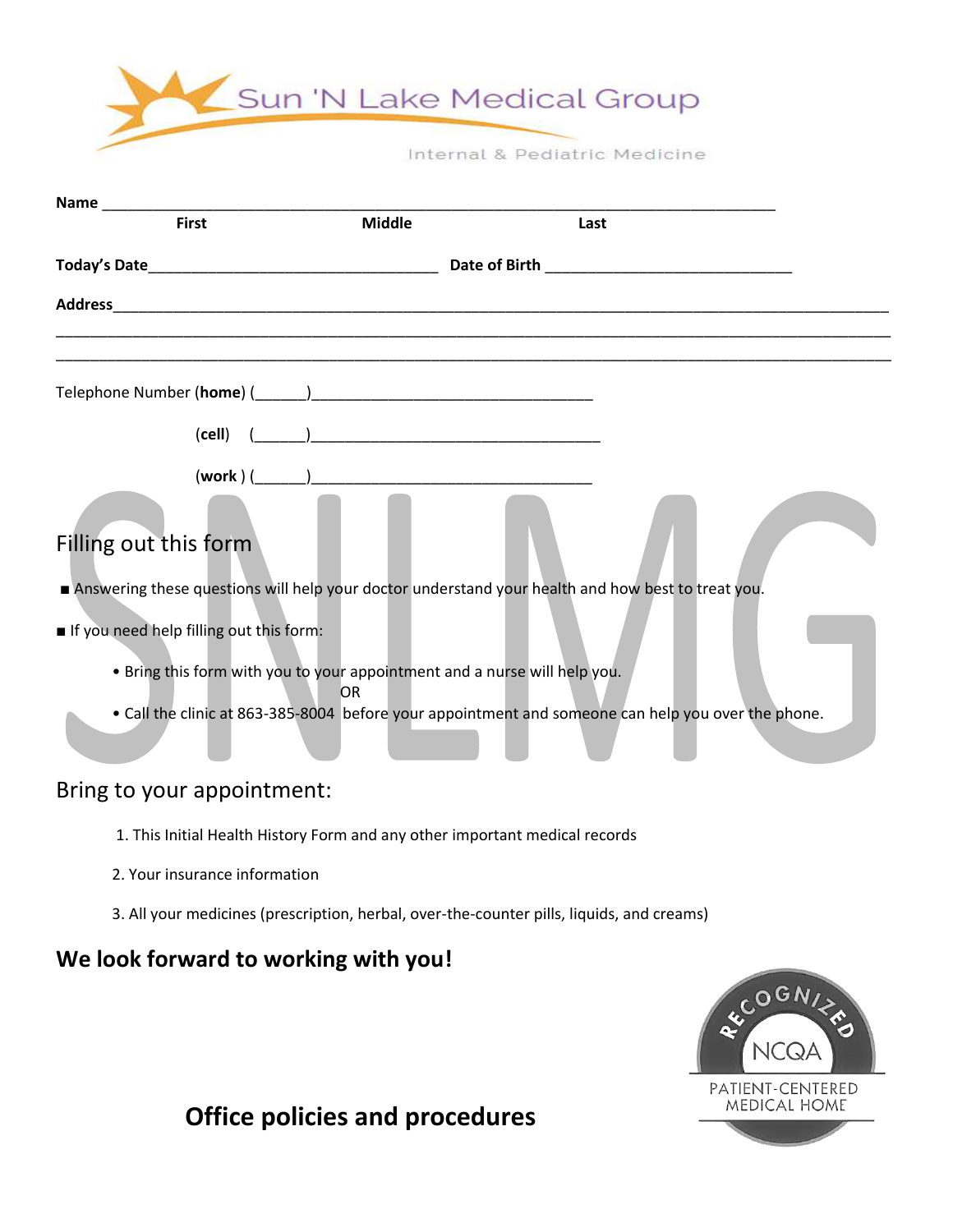

**Office's Hours, Policies and Procedures:** Our regular office hours are Monday, Tuesday, Thursday and Friday from 8:00 AM to 5:00 PM and Wednesday from 8:00 AM to 6:00 PM. We close for all major holidays and occasionally open late due to staff meetings.

**Phone Messages and Refill Requests:** Due to the high volume of call we receive daily, we ask each patient to comply with our policy regarding medication refills and phone calls to the office. All urgent medical calls will be returned the same day, all other calls may take 24 to 48 hours to process. To request a medication refill, please contact your pharmacy and have them fax a request to 863-386-4301. Medication refills will be completed within 24 to 48 business hours of the request. If the prescription must be hand written, leave a detailed message and you will be contacted when it is completed.

**After Hours Emergency:** For a true medical emergency call 911 immediately or proceed to the nearest Emergency Room. We do have an answering service available for urgent reasons. The phone number is 863- 386-4711. The answering service cannot process medication refills. The answering service is intended only for urgent medical issues.

**Confidentiality:** If you have a family member or friend who you would like us to release information to (including appointment times) we required to have that person on your Authorization to Treat Form.

**Medical Records:** We are happy to provide you with a hard copy of your records upon receipt of the proper request form. The charge will be \$1.00 for the first 25 pages and 0.25 cents for each additional page. Please allow 10 days for your request to be processed.

**Paperwork and Miscellaneous Charges:** There will be a \$15.00 charge, payable in advance for each form the doctor is requested to fill out (i.e. Disability, FMLA, Medical Necessity, etc). These forms should be turned in at the front desk. Please allow 7 business days for processing.

**No Show-Fee:** A no show-fee of \$25.00 will be billed to you if 24 hours notice is not given.

#### **I HAVE READ AND UNDERSTAND SUN 'N LAKE MEDICAL GROUP OFFICE POLICIES AND PROCEDURES OUTLINED ABOVE. I AGREE TO THE GUIDELINES OUTLINED IN THE ABOVE DOCUMENT.**

Patient/Guardian Signature: **We are also assigned to the contract of the contract of the contract of the contract of the contract of the contract of the contract of the contract of the contract of the contract of the contr** 

**Print Name:** \_\_\_\_\_\_\_\_\_\_\_\_\_\_\_\_\_\_\_\_\_\_\_\_\_\_\_\_\_\_\_\_\_\_\_\_\_\_\_\_\_\_\_\_\_\_\_\_\_\_\_\_\_\_\_\_\_\_\_

**Medical Records Request**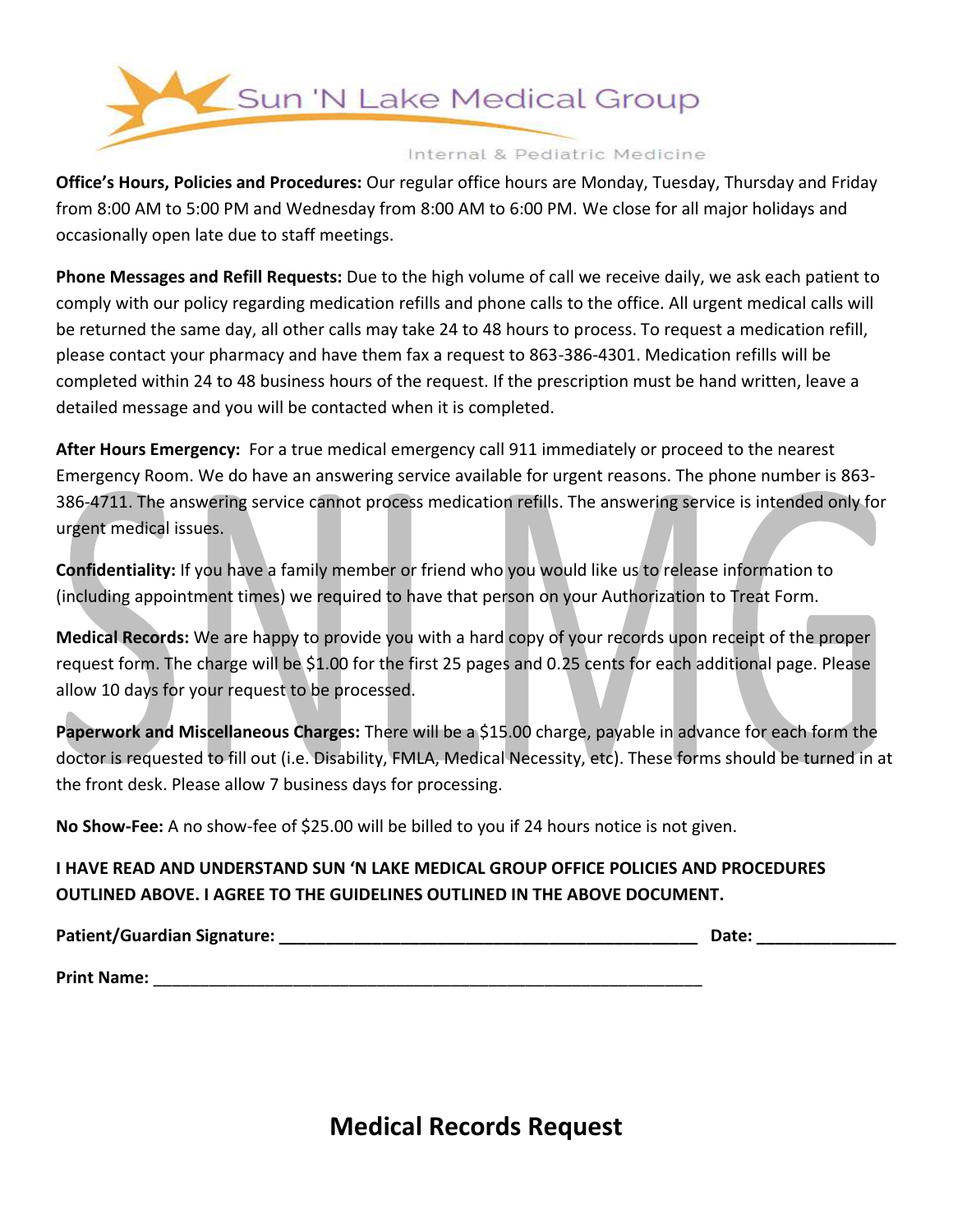

**Patient Name: Patient Date of Birth: Patient Address: Phone #:** 

**(City, State Zip)** 

**For Record Release or copies: By signing this authorization, I authorize the party listed below to use and/or disclose certain protected health information (PHI) about me/my child.** 

This authorization permits:

|                                                                        | To use or disclose to | Sun 'N Lake Medical Group Internal Medicine |
|------------------------------------------------------------------------|-----------------------|---------------------------------------------|
| (Provider's Name)                                                      |                       |                                             |
|                                                                        |                       | 4958 Sun 'N Lake Blvd Suite A               |
| (Street Address)                                                       |                       |                                             |
|                                                                        |                       | Sebring, FL 33872                           |
| (City, State, Zip)                                                     |                       |                                             |
|                                                                        |                       | Phone: (863-386-4711)- Fax: (863)386-4301   |
| (Phone Number)                                                         |                       |                                             |
| Information to be released/copied:                                     |                       |                                             |
| () All pertinent medical records including immunizations and lab tests |                       |                                             |
| ) Day sheets- Dates:                                                   |                       | Lab Information-Dates:                      |
| ) Other:                                                               |                       |                                             |
| Information to be excluded/not released:                               |                       |                                             |
| () Mental Health Records () Drug/Alcohol Treatment () HIV Testing      |                       |                                             |
| () Sexual Assault/Victimization records                                | other:                |                                             |
| ***Be sure to review any restrictions prior to copying/releasing***    |                       |                                             |
|                                                                        |                       |                                             |
| <b>Reason for Record Release or Copy:</b>                              |                       |                                             |
|                                                                        |                       |                                             |
| (Please see below, charges could apply.)                               |                       |                                             |

#### **For patient or Guardian Inspection/Copy Requests: ( ) Check Here**

I understand and agree that I am financially responsible for the following fees associated with my request: copying charges, including the cost of supplies and labor, and postage related to the production of my information. I understand that the charge for this service is: \$1.00 per page for the first 25 pages, then \$0.25 for each page thereafter.

**(Parent/Legal Guardian Signature) (Date)** 

l

 \*Inspection requests are valid on the date of signature only  **(Parent/Legal Guardian Name Printed)** \*Release/Copy requests expire 30 days from signature date

*Prohibition of Re-disclosure: This information has been disclosed to you from records whose confidentially is protected by law. Any further disclosure is strictly prohibited unless the patient/guardian provides specific written consent from subsequent disclosure of this information. These records may be protected by federal regulation (42 CFR, Part 2).* 

| For Internal Purposes Only: Name and Title of Person Releasing Records: |        |                                            |  |
|-------------------------------------------------------------------------|--------|--------------------------------------------|--|
| Method of transfer: () Mailed on:                                       |        | ) Certified? (Certification #)             |  |
| () Picked up by:                                                        | (Date) | Form of ID:                                |  |
| ) Faxed:                                                                | (Date) | Verification of ID Performed: () Yes () No |  |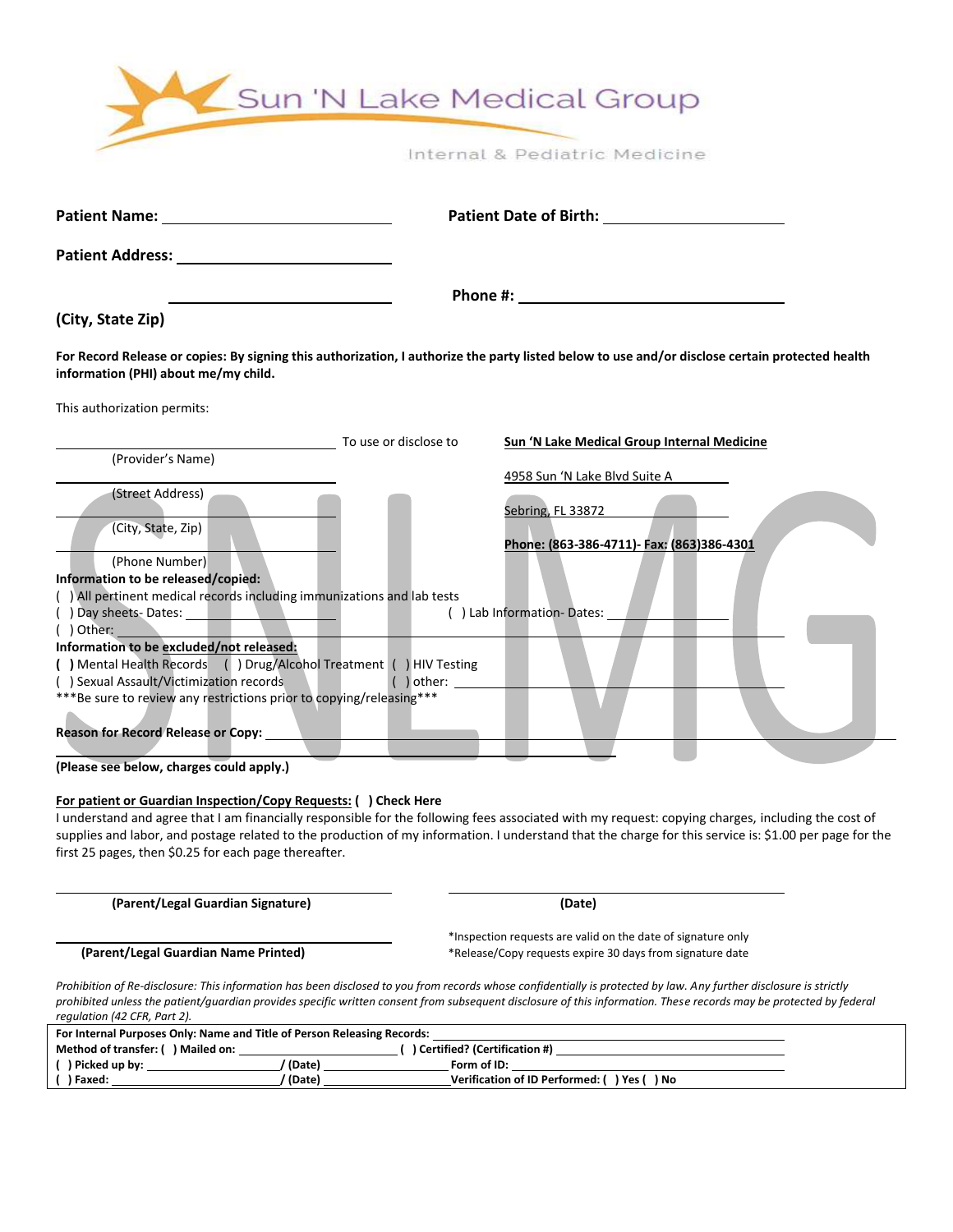

#### **General information:**

| What is the patient's <b>gender</b> ? $\Box$ Female |                                                    | $\square$ Male                         |
|-----------------------------------------------------|----------------------------------------------------|----------------------------------------|
| Patient's Date of Birth:                            | <u> 1980 - John Stein, Amerikaansk politiker (</u> | current age: <u>__________________</u> |
|                                                     |                                                    |                                        |
| Who is filling out this form?<br>Self<br>Spouse     |                                                    |                                        |

Other (please explain relationship to patient)\_\_\_\_\_\_\_\_\_\_\_\_\_\_\_\_\_\_\_\_\_\_\_\_\_\_\_\_\_\_\_\_\_\_\_

| <b>Other contact</b>                                          | <b>Other contact</b>                                      |
|---------------------------------------------------------------|-----------------------------------------------------------|
| Name:                                                         | Name:                                                     |
| Relationship to patient:<br>$\Box$ Spouse $\Box$ Other $\Box$ | Relationship to patient:<br>Spouse $\Box$ Other<br>$\Box$ |
|                                                               |                                                           |
|                                                               | Address: $\Box$ Same as patient                           |
| Street Address: 11 2022                                       | Street Address:                                           |
|                                                               | City:                                                     |
|                                                               | State:                                                    |
|                                                               |                                                           |
| Home Phone:                                                   | Home Phone:                                               |
| Cell Phone:                                                   | Cell Phone:                                               |
| Work Phone:                                                   | Work Phone:                                               |
| Email:                                                        | Email:                                                    |
| Social Security number:                                       | Social Security number:                                   |
|                                                               | $\Box$ Same as patient<br>Address:                        |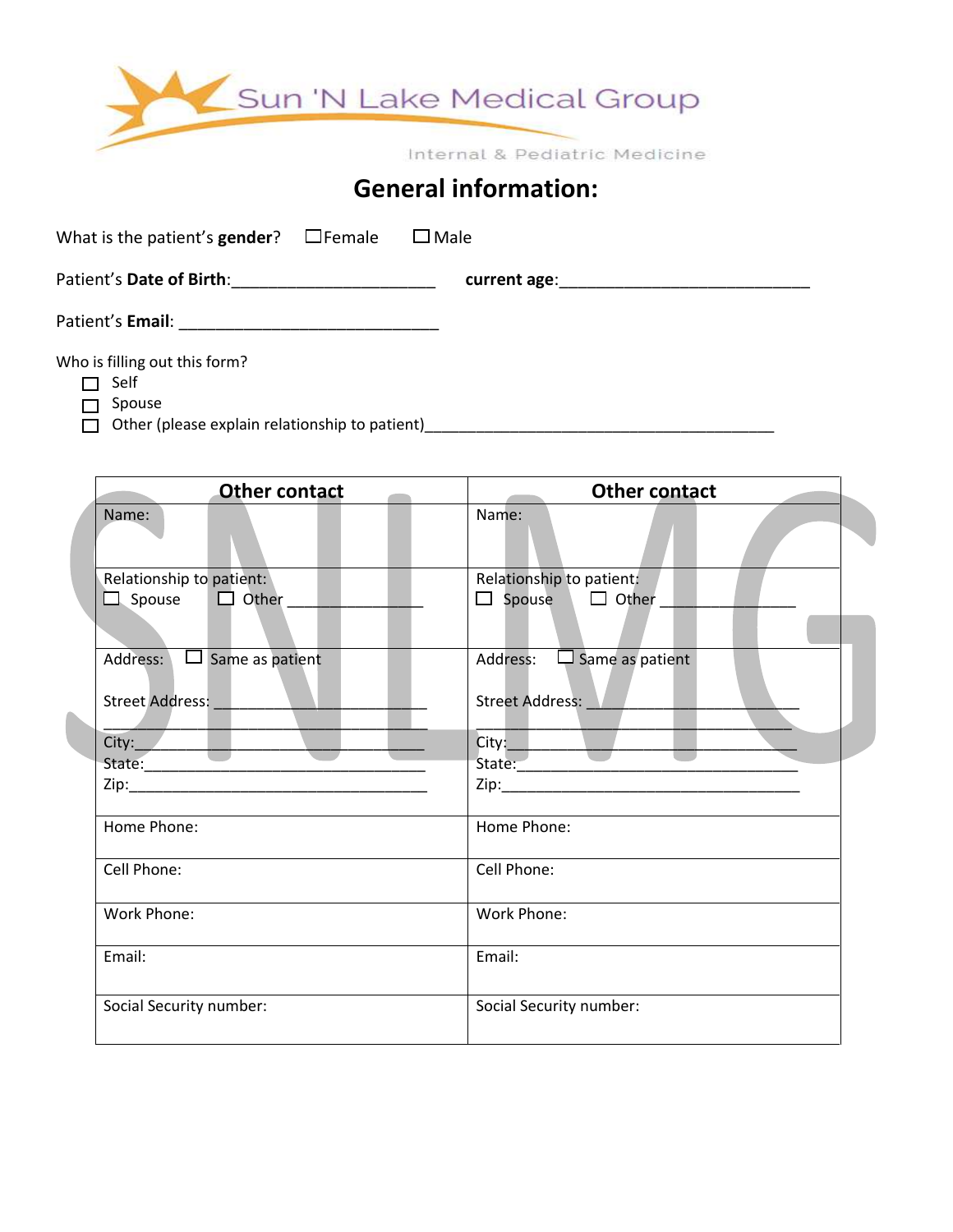

# **General Information**

- 1. **Why did you make this appointment**? (check all that apply)
	- $\Box$  Regular Checkup

 $\Box$  First appointment to start care with a new doctor

Switching doctors (from whom:\_\_\_\_\_\_\_\_\_\_\_\_\_\_\_\_\_\_\_\_\_\_\_\_\_\_\_\_\_\_\_\_\_\_\_\_\_\_\_\_\_\_\_\_\_\_\_\_\_\_\_\_\_\_\_\_\_\_\_)

- $\Box$  Have a specific health problem (if so explain
- 2. In general, what do you consider to be your **main health problem(s)**? (Place a check by all that apply)

| Stomach problems                                                                                                                      |                                  | <b>Skin Problems</b>       |                                         |                           | Headaches                                                   |  |
|---------------------------------------------------------------------------------------------------------------------------------------|----------------------------------|----------------------------|-----------------------------------------|---------------------------|-------------------------------------------------------------|--|
| <b>Heart Problems</b>                                                                                                                 |                                  | Asthma (wheezing)          |                                         |                           | Diabetes (sugar)                                            |  |
| <b>Joint Problems</b>                                                                                                                 |                                  | Other breathing problems   |                                         |                           | Cancer                                                      |  |
| Epilepsy (fits, seizures)                                                                                                             |                                  | Depression                 |                                         |                           | Liver Trouble                                               |  |
| Ear/nose/throat problems                                                                                                              |                                  | <b>High Blood Pressure</b> |                                         |                           | Anxiety                                                     |  |
| Other:                                                                                                                                | Other:                           |                            |                                         | Other:                    |                                                             |  |
| 3. How would you describe your health?<br>$\Box$ Excellent<br>Do you have a<br>4.<br>Are you taking and prescription medicines?<br>5. | □ Very Good<br><b>Donor Card</b> | □<br>Living Will<br>ப      | Good                                    | $\Box$ Fair               | Poor<br>$\Box$<br>Durable Power Of Attorney for Health Care |  |
| No, I do not take any medications<br>Yes - Please list the patient's medicines below $OR \square$                                     |                                  |                            |                                         | I brought my pill bottles |                                                             |  |
| Name of medicine:                                                                                                                     | Dose:                            |                            | How many pills or doses do you take at: |                           |                                                             |  |
| Ex: Furosemide                                                                                                                        | 20 <sub>mg</sub>                 | 2 morning                  | 2 noon                                  | evening                   | bedtime                                                     |  |
|                                                                                                                                       |                                  | morning                    | noon                                    | evening                   | bedtime                                                     |  |
|                                                                                                                                       |                                  | morning                    | noon                                    | evening                   | bedtime                                                     |  |
|                                                                                                                                       |                                  | morning                    | noon                                    | evening                   | bedtime                                                     |  |
|                                                                                                                                       |                                  | morning                    | noon                                    | evening                   | bedtime                                                     |  |
|                                                                                                                                       |                                  | morning                    | noon                                    | evening                   | bedtime                                                     |  |
|                                                                                                                                       |                                  | morning                    | noon                                    | evening                   | bedtime                                                     |  |
|                                                                                                                                       |                                  | morning                    | noon                                    | evening                   | bedtime                                                     |  |

 **(please use the back of this form if you have more medicines that your doctor has given you)**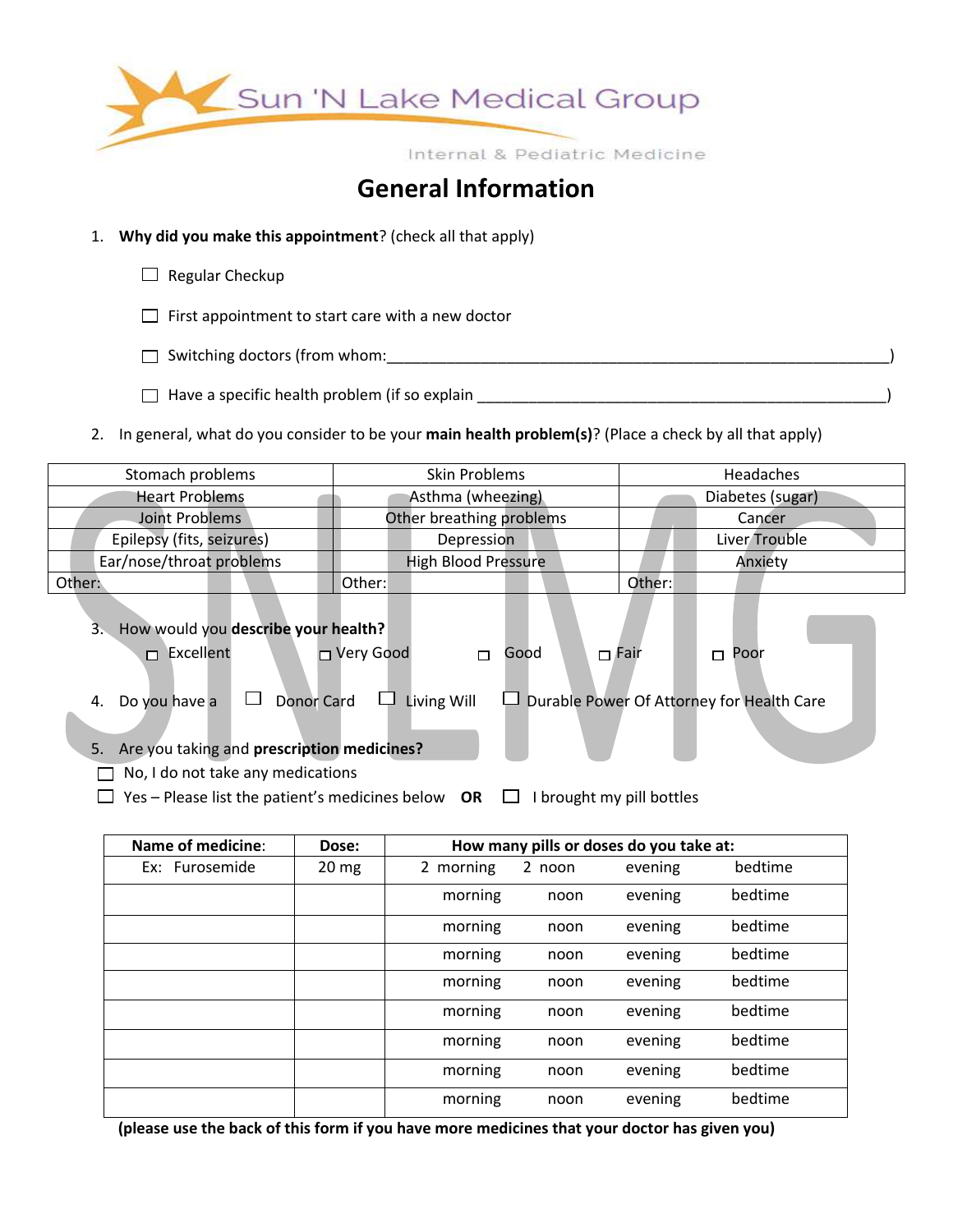| Sun 'N Lake Medical Group     |
|-------------------------------|
|                               |
| Internal & Pediatric Medicine |

#### 6. What **over-the-counter medicines** do take regularly?

- $\Box$  Vitamins(please list):
- Pain Reliever (for examples: Tylenol, Advil, Motrin, Aleve, Aspirin)
- □ Antacids
- Herbal medicines(please list):\_\_\_\_\_\_\_\_\_\_\_\_\_\_\_\_\_\_\_\_\_\_\_\_\_\_\_\_\_\_\_\_\_\_\_\_\_\_\_\_\_\_\_\_\_\_\_\_\_\_\_\_\_\_\_\_\_\_\_\_\_
- $\Box$  Other(please list):
- $\Box$  None, I do not take any over-the-counter medicines
- 7. Have you ever had any **allergic reaction (bad effect)** from any of the following?
- Outside or Indoor allergies (ex. Grass, pollen, cats …) \_\_\_\_\_\_\_\_\_\_\_\_\_\_\_\_\_\_\_\_\_\_\_\_\_\_\_\_\_\_\_\_\_\_\_\_\_\_\_\_\_\_\_\_\_\_
- Food allergies (peanuts, milk, wheat…) \_\_\_\_\_\_\_\_\_\_\_\_\_\_\_\_\_\_\_\_\_\_\_\_\_\_\_\_\_\_\_\_\_\_\_\_\_\_\_\_\_\_\_\_\_\_\_\_\_\_\_\_\_\_\_\_\_
- $\Box$  Medicine or shots (please list below)
- $\Box$  No, I have no allergies that I know of.

| Medicines or Shots I am allergic to:                    | What happens when I take the medicine? |
|---------------------------------------------------------|----------------------------------------|
|                                                         |                                        |
|                                                         |                                        |
|                                                         |                                        |
|                                                         |                                        |
|                                                         |                                        |
|                                                         |                                        |
|                                                         |                                        |
|                                                         |                                        |
|                                                         |                                        |
| 8. Have you ever been a patient in a hospital overnight | $\Box$ YES<br><b>NO</b>                |
|                                                         |                                        |
| I was in the hospital because:                          | When:                                  |
| Examples: Heart Attack                                  | 6 years go                             |
|                                                         |                                        |
|                                                         |                                        |
|                                                         |                                        |
|                                                         |                                        |
|                                                         |                                        |
|                                                         |                                        |
|                                                         |                                        |
|                                                         |                                        |
|                                                         |                                        |
|                                                         |                                        |
|                                                         |                                        |
|                                                         |                                        |
|                                                         |                                        |
|                                                         |                                        |
|                                                         |                                        |
|                                                         |                                        |
|                                                         |                                        |
|                                                         |                                        |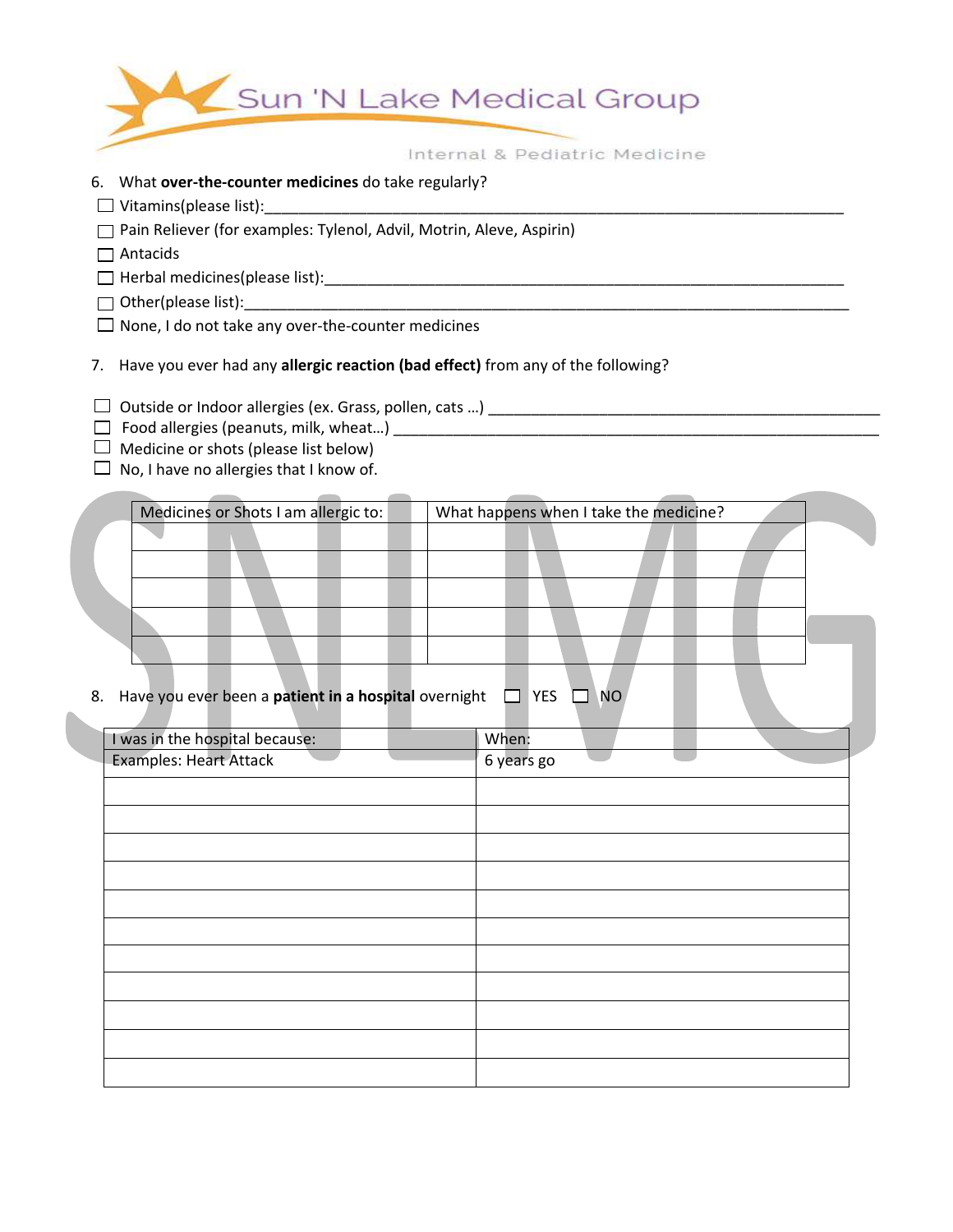| Sun 'N Lake Medical Group                                                                                                                                                                                                                                                                                                                                                                                                                                                                                                                                                                                           |
|---------------------------------------------------------------------------------------------------------------------------------------------------------------------------------------------------------------------------------------------------------------------------------------------------------------------------------------------------------------------------------------------------------------------------------------------------------------------------------------------------------------------------------------------------------------------------------------------------------------------|
| Internal & Pediatric Medicine                                                                                                                                                                                                                                                                                                                                                                                                                                                                                                                                                                                       |
| 9. Have you ever had a colonoscopy (a test to look at your insides by sending a camera through your bottom)?                                                                                                                                                                                                                                                                                                                                                                                                                                                                                                        |
| No                                                                                                                                                                                                                                                                                                                                                                                                                                                                                                                                                                                                                  |
| 10. Have you ever had a <b>blood transfusion</b> (when you are given extra blood)?                                                                                                                                                                                                                                                                                                                                                                                                                                                                                                                                  |
| No                                                                                                                                                                                                                                                                                                                                                                                                                                                                                                                                                                                                                  |
| <b>Shots</b>                                                                                                                                                                                                                                                                                                                                                                                                                                                                                                                                                                                                        |
|                                                                                                                                                                                                                                                                                                                                                                                                                                                                                                                                                                                                                     |
| I don't know<br>11. When was your last Tetanus shot?<br>Year $\frac{1}{2}$<br>$\Box$ Never<br>12. When was your last Pneumonia shot?<br>Year $\frac{1}{2}$<br>I don't know<br>$\Box$ Never<br>13. When was your last Flu shot?<br>Year Letter Management Controllering and the Control of the Control of the Control of the Control of the Control of the Control of the Control of the Control of the Control of the Control of the Control of the Control of t<br>$\Box$ Never<br>I don't know<br>14. When was your last Shingles shot?<br>I don't know<br>$\Box$ Never<br>Year $\qquad \qquad$<br>For Women Only |
| 15. Have you ever been pregnant?<br>Yes<br>No<br>How many times?<br>How many children have you given birth to?                                                                                                                                                                                                                                                                                                                                                                                                                                                                                                      |
| 16. Have you ever had a pap smear? $\Box$<br>Yes $\Box$<br>No.                                                                                                                                                                                                                                                                                                                                                                                                                                                                                                                                                      |
| 17. Have you ever had a pap smear that was not normal?<br>Pes a                                                                                                                                                                                                                                                                                                                                                                                                                                                                                                                                                     |
| 18. Have you had a mammogram (breast X-ray) ? $\Box$ Yes $\Box$ No                                                                                                                                                                                                                                                                                                                                                                                                                                                                                                                                                  |
| Date of last one ____________________                                                                                                                                                                                                                                                                                                                                                                                                                                                                                                                                                                               |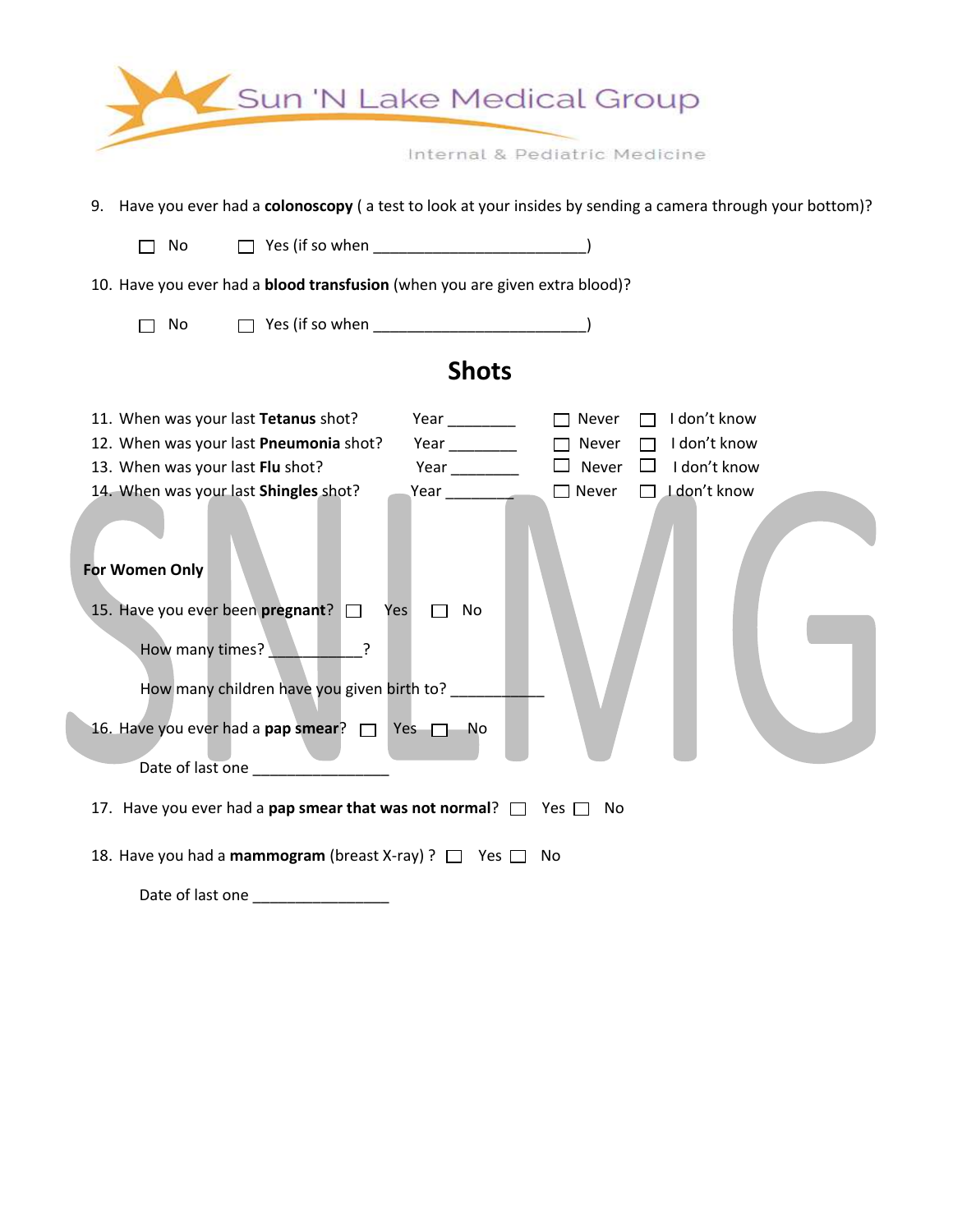| Sun 'N Lake Medical Group                                                                                                                                                                                                                                                                                                                                                                                                                                                                     |                                |                             |
|-----------------------------------------------------------------------------------------------------------------------------------------------------------------------------------------------------------------------------------------------------------------------------------------------------------------------------------------------------------------------------------------------------------------------------------------------------------------------------------------------|--------------------------------|-----------------------------|
| Internal & Pediatric Medicine                                                                                                                                                                                                                                                                                                                                                                                                                                                                 |                                |                             |
| <b>Social History</b>                                                                                                                                                                                                                                                                                                                                                                                                                                                                         |                                |                             |
| 1. Circle the highest grade you finished in school?<br>1 2 3 4 5 6 7 8<br>9 10 11 12<br>GED<br>$1\quad2\quad3$<br>Grade School Highs school                                                                                                                                                                                                                                                                                                                                                   | <b>Vocational School</b>       | $1 \t2 \t3 \t4+$<br>College |
| What <b>language</b> do you prefer to speak? $\Box$ English<br>$\Box$ Spanish<br>2.                                                                                                                                                                                                                                                                                                                                                                                                           |                                | $\Box$ Other $\Box$         |
| How well can you read? $\Box$ Very well $\Box$ Well<br>$\Box$<br>Not well<br>3.                                                                                                                                                                                                                                                                                                                                                                                                               | I cannot read<br>$\mathcal{L}$ |                             |
| What do you do during the day?<br>4.                                                                                                                                                                                                                                                                                                                                                                                                                                                          |                                |                             |
| Work full-time<br>Work part-time<br>Attend school<br>$\Box$ Take care of children/grandchildren at home<br>$\Box$ Go our most days (shop, visit, appointments)<br>$\Box$ Stay at home most days<br>$\Box$ Other $\Box$<br>Have you ever smoked cigarettes, cigars, used snuff or chewed tobacco?<br>5.<br>$\square$ No<br>$\Box$ Yes, which one? $\Box$<br>When did you start?<br>How much per week?<br>Have you quit?<br>Yes, when? $\frac{1}{2}$<br>No<br>Do you want to quit?<br>No<br>Yes |                                |                             |
| Do you drink alcohol?<br>6.                                                                                                                                                                                                                                                                                                                                                                                                                                                                   |                                |                             |
| No<br>$\Box$ Yes, if so                                                                                                                                                                                                                                                                                                                                                                                                                                                                       |                                |                             |
| Have you ever felt you ought to cut down on your drinking?                                                                                                                                                                                                                                                                                                                                                                                                                                    | No                             | Yes                         |
| Have people ever annoyed you by criticizing your drinking?                                                                                                                                                                                                                                                                                                                                                                                                                                    | No                             | Yes                         |
| Have you ever felt bad or guilty about your drinking?                                                                                                                                                                                                                                                                                                                                                                                                                                         | No                             | Yes                         |
| Have you ever had a drink first thing in the morning?                                                                                                                                                                                                                                                                                                                                                                                                                                         | No                             | Yes                         |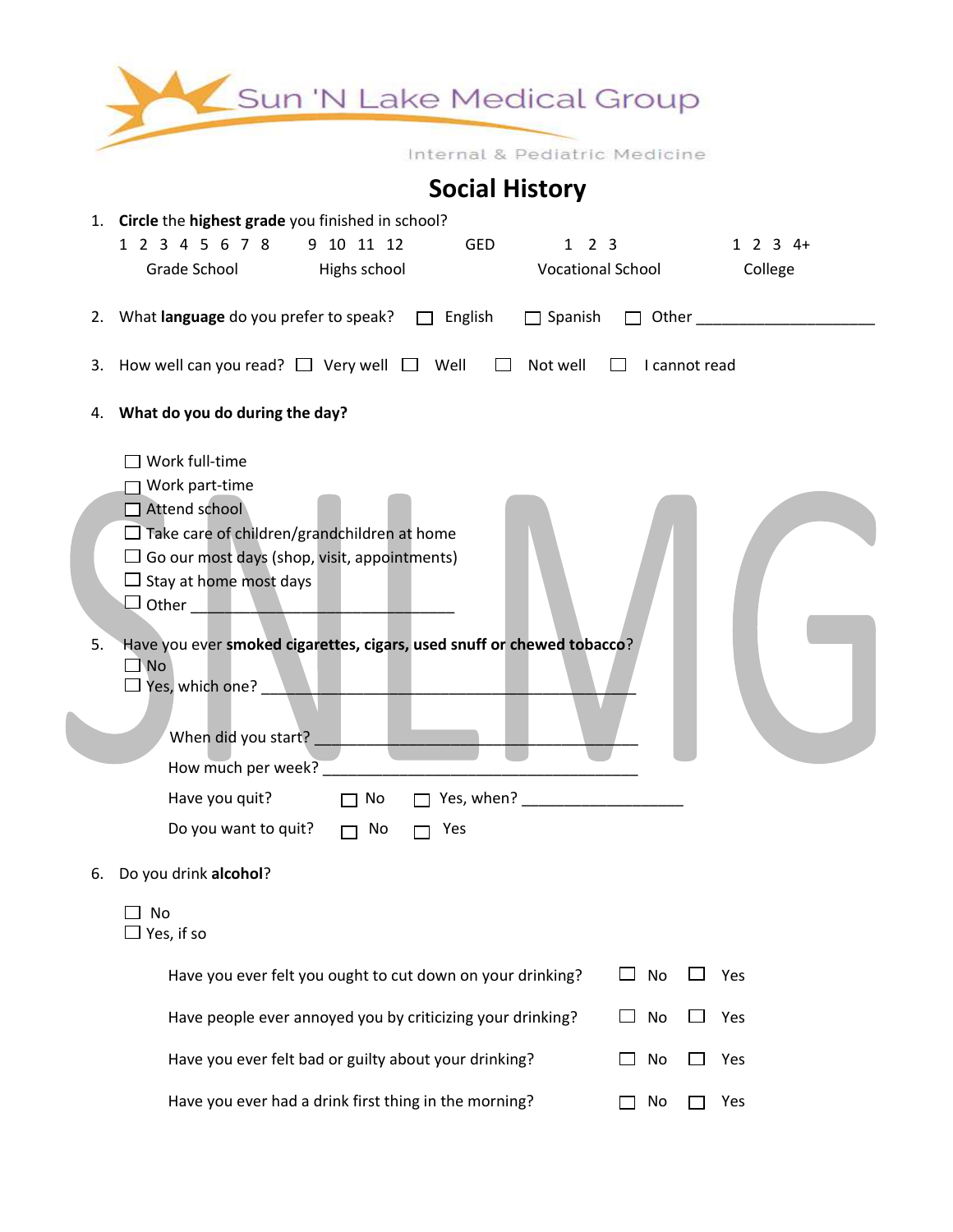| Sun 'N Lake Medical Group                                                                                                                                                                                                                                                                                                                                                                                           |
|---------------------------------------------------------------------------------------------------------------------------------------------------------------------------------------------------------------------------------------------------------------------------------------------------------------------------------------------------------------------------------------------------------------------|
| Internal & Pediatric Medicine                                                                                                                                                                                                                                                                                                                                                                                       |
| 7. Have you ever used drugs?                                                                                                                                                                                                                                                                                                                                                                                        |
| $\square$ No                                                                                                                                                                                                                                                                                                                                                                                                        |
|                                                                                                                                                                                                                                                                                                                                                                                                                     |
|                                                                                                                                                                                                                                                                                                                                                                                                                     |
| Do you want to quit? $\Box$ No $\Box$ Yes                                                                                                                                                                                                                                                                                                                                                                           |
| $\Box$ Partnered $\Box$ Divorced/Separated $\Box$ Widowed<br>8. Are you □ Single □ Married                                                                                                                                                                                                                                                                                                                          |
| 10. Do you have sex with $\Box$ men $\Box$ women $\Box$ both $\Box$ neither<br>How many partners have you had in the last 12 months?<br>11. Race (select multiple if they apply):<br>$\exists$ American Indian/Alaskan Native $\Box$ Asian<br><b>Black/African American</b><br>Native Hawaiian<br>$\Box$ Pacific Islander<br>Caucasian/White<br>$\Box$ More than once race<br>$\Box$ Refuse to report<br>J Hispanic |
| Other                                                                                                                                                                                                                                                                                                                                                                                                               |
| 13. Country of Origin if other than the United States __________________________                                                                                                                                                                                                                                                                                                                                    |
| 14. Gender Identity:                                                                                                                                                                                                                                                                                                                                                                                                |
|                                                                                                                                                                                                                                                                                                                                                                                                                     |
| 15. I prefer the following pronouns:                                                                                                                                                                                                                                                                                                                                                                                |
|                                                                                                                                                                                                                                                                                                                                                                                                                     |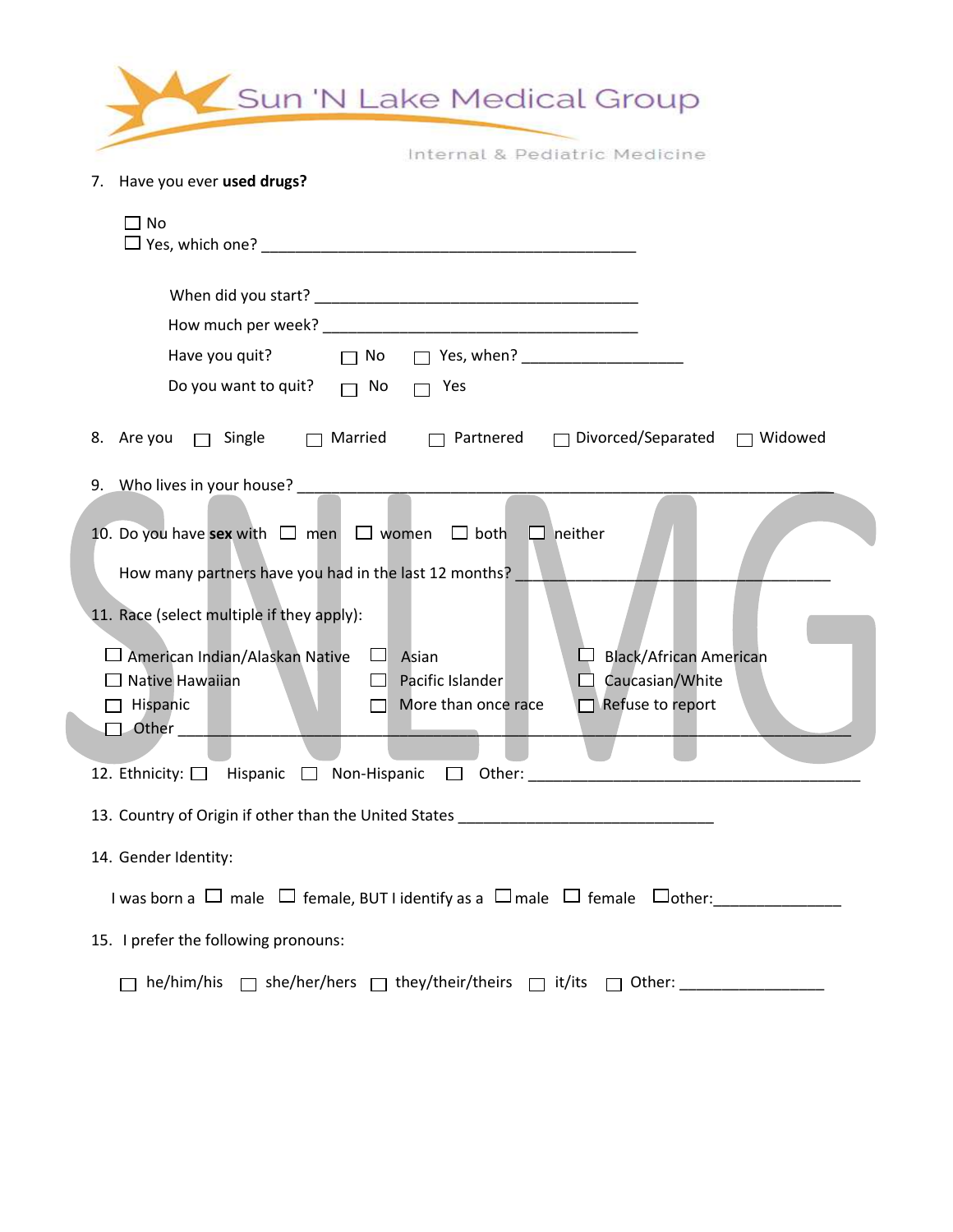|                                                                                                                                                                                                                                                                                                                                                                                                                                                                                                                                                                                                                                                                                                                                                                                                                                                                                           | Sun 'N Lake Medical Group                                                                                                |                               |  |  |
|-------------------------------------------------------------------------------------------------------------------------------------------------------------------------------------------------------------------------------------------------------------------------------------------------------------------------------------------------------------------------------------------------------------------------------------------------------------------------------------------------------------------------------------------------------------------------------------------------------------------------------------------------------------------------------------------------------------------------------------------------------------------------------------------------------------------------------------------------------------------------------------------|--------------------------------------------------------------------------------------------------------------------------|-------------------------------|--|--|
|                                                                                                                                                                                                                                                                                                                                                                                                                                                                                                                                                                                                                                                                                                                                                                                                                                                                                           | Internal & Pediatric Medicine                                                                                            |                               |  |  |
| 16. Do you have any beliefs or practices from your religion, culture, or otherwise that your doctor should know?<br>For example:                                                                                                                                                                                                                                                                                                                                                                                                                                                                                                                                                                                                                                                                                                                                                          |                                                                                                                          |                               |  |  |
|                                                                                                                                                                                                                                                                                                                                                                                                                                                                                                                                                                                                                                                                                                                                                                                                                                                                                           | $\Box$ I do not accept blood/blood products because of personal or religious beliefs.                                    |                               |  |  |
| $\Box$ <b>I do not use birth control</b> because of personal or religious beliefs.                                                                                                                                                                                                                                                                                                                                                                                                                                                                                                                                                                                                                                                                                                                                                                                                        |                                                                                                                          |                               |  |  |
|                                                                                                                                                                                                                                                                                                                                                                                                                                                                                                                                                                                                                                                                                                                                                                                                                                                                                           | $\Box$ I fast (go without food) for periods of time for personal or religious reasons.                                   |                               |  |  |
| $\Box$ I do not eat meat                                                                                                                                                                                                                                                                                                                                                                                                                                                                                                                                                                                                                                                                                                                                                                                                                                                                  | $\Box$ I do not eat anything that comes from an animal.                                                                  |                               |  |  |
|                                                                                                                                                                                                                                                                                                                                                                                                                                                                                                                                                                                                                                                                                                                                                                                                                                                                                           | □ Other special diets or eating habits. (Please describe.)<br>□ Other special diets or eating habits. (Please describe.) |                               |  |  |
|                                                                                                                                                                                                                                                                                                                                                                                                                                                                                                                                                                                                                                                                                                                                                                                                                                                                                           | $\Box$ I use traditional medicines or treatments, such as acupuncture or herbs.                                          |                               |  |  |
| $\Box$ Other beliefs                                                                                                                                                                                                                                                                                                                                                                                                                                                                                                                                                                                                                                                                                                                                                                                                                                                                      |                                                                                                                          |                               |  |  |
|                                                                                                                                                                                                                                                                                                                                                                                                                                                                                                                                                                                                                                                                                                                                                                                                                                                                                           | $\Box$ No, I have no specific beliefs or practices that change the course of my health care                              |                               |  |  |
| $\Box$ Walker $\Box$ Wheelchair $\Box$ Other<br>$\Box$ I do not need help walking<br>$\Box$ Cane<br>18. Check any of the following types of help at home you receive (paid help or family and friends)<br>Help with cleaning/laundry<br>Help with shopping<br>$\perp$<br>Help with personal care (bathing, dressing)<br>Help with taking my medicines<br>$\Box$<br>$\Box$ I do not have use help at home<br>$\Box$<br>I do not use help at home BUT I need help<br>19. In the past year, have you been emotionally or physically abused by your partner or someone important to<br>No<br>Yes<br>you?<br>20. In the past year have you been hit, pushed, shoved, kicked or threatened by your partner or someone else<br>important to you?<br>Yes<br>No<br>21. EXERCISE<br>Describe what kind of exercise you do?<br>How many times per week do you<br>For how long do you exercise daily? |                                                                                                                          |                               |  |  |
| (check all that apply)                                                                                                                                                                                                                                                                                                                                                                                                                                                                                                                                                                                                                                                                                                                                                                                                                                                                    | exercise?                                                                                                                |                               |  |  |
| Walking<br>O                                                                                                                                                                                                                                                                                                                                                                                                                                                                                                                                                                                                                                                                                                                                                                                                                                                                              | Once per week<br>$\circ$                                                                                                 | Less than 15 min<br>$\circ$   |  |  |
| O<br><b>Biking</b>                                                                                                                                                                                                                                                                                                                                                                                                                                                                                                                                                                                                                                                                                                                                                                                                                                                                        | O<br>Twice per week                                                                                                      | O<br>15-30 min                |  |  |
| $\bigcirc$<br>Swimming                                                                                                                                                                                                                                                                                                                                                                                                                                                                                                                                                                                                                                                                                                                                                                                                                                                                    | $\circ$<br>3 times a week                                                                                                | $\circ$<br>30-45 min          |  |  |
| $\bigcirc$<br>Weight training                                                                                                                                                                                                                                                                                                                                                                                                                                                                                                                                                                                                                                                                                                                                                                                                                                                             | $\circ$<br>4 times a week                                                                                                | $\circ$<br>$45$ min $-1$ hour |  |  |
| Yoga<br>$\circlearrowright$                                                                                                                                                                                                                                                                                                                                                                                                                                                                                                                                                                                                                                                                                                                                                                                                                                                               | 5 times a week<br>$\circ$                                                                                                | Over 1 hour<br>$\circ$        |  |  |
| $\bigcirc$<br>Other                                                                                                                                                                                                                                                                                                                                                                                                                                                                                                                                                                                                                                                                                                                                                                                                                                                                       | $\bigcirc$<br>6 times a week                                                                                             |                               |  |  |
| $\circ$<br>I do not exercise                                                                                                                                                                                                                                                                                                                                                                                                                                                                                                                                                                                                                                                                                                                                                                                                                                                              | 7 times a week or more $\,\bigcirc\,$                                                                                    |                               |  |  |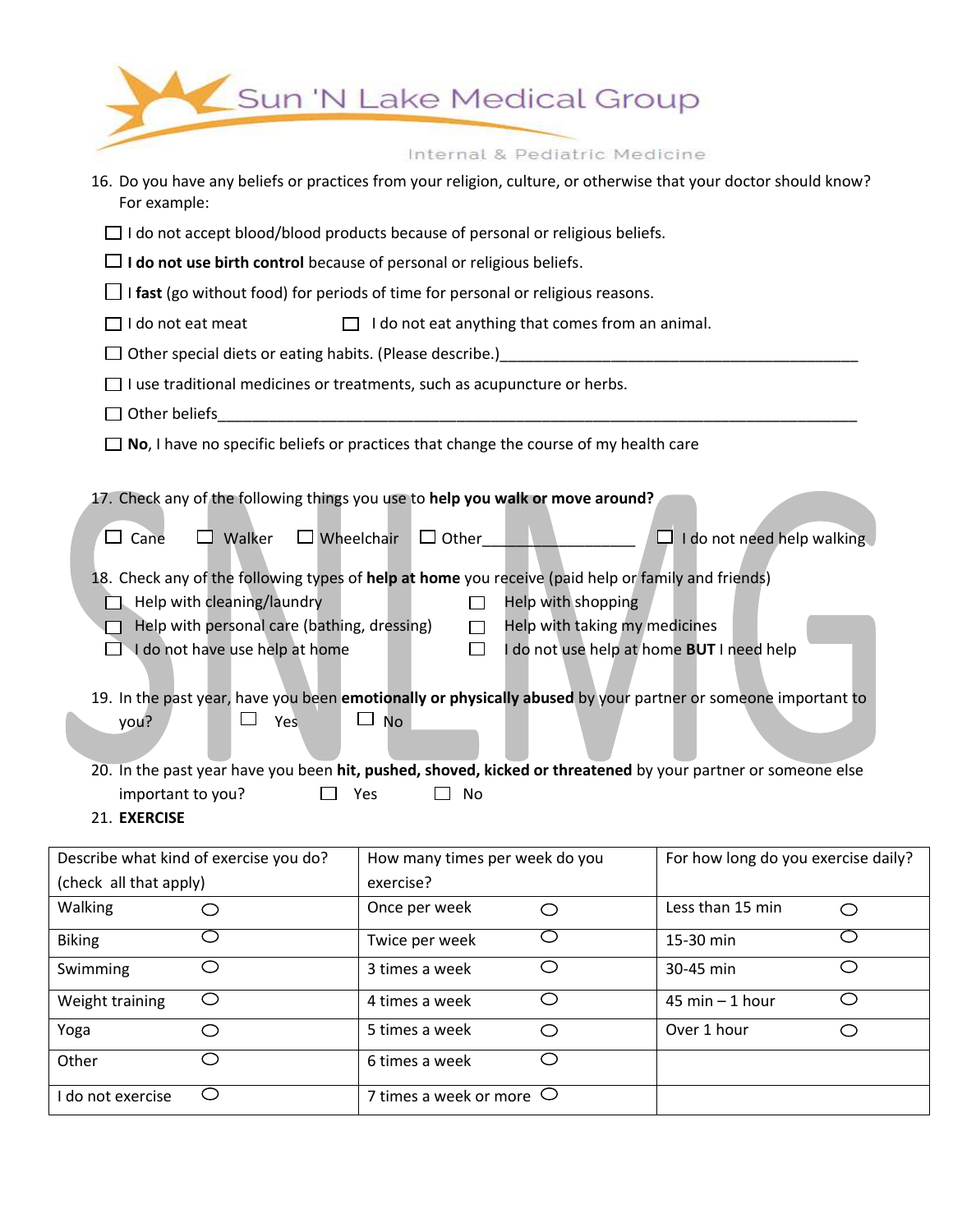

# **Family History**

| Relative        | Age (if living) | Age at death |                                     | <b>Medical Problems</b>                             |
|-----------------|-----------------|--------------|-------------------------------------|-----------------------------------------------------|
| Mother          |                 |              | Diabetes (sugar)<br>Cancer<br>Other | <b>High Blood Pressure</b><br>$\Box$ Heart Problems |
| Father          |                 |              | Diabetes (sugar)<br>Cancer<br>Other | <b>High Blood Pressure</b><br><b>Heart Problems</b> |
| <b>Brothers</b> |                 |              | Diabetes (sugar)<br>Cancer<br>Other | <b>High Blood Pressure</b><br>$\Box$ Heart Problems |
| <b>Sisters</b>  |                 |              | Diabetes (sugar)<br>Cancer<br>Other | <b>High Blood Pressure</b><br><b>Heart Problems</b> |

# **History of Medical Conditions**

Have you ever had any of the following conditions? (Circle all that apply)

| ADD/ADHD               | Anxiety            | Thyroid problems       | High Blood pressure       |
|------------------------|--------------------|------------------------|---------------------------|
| Anemia (low iron)      | Alcohol problems   | <b>Back problems</b>   | <b>High Cholesterol</b>   |
| Asthma                 | Prostate problems  | Headaches              | <b>Breathing problems</b> |
| <b>Arthritis</b>       | Stomach problems   | Diabetes(sugar issues) | <b>Stroke</b>             |
| Gynecological problems | Kidney problems    | Liver problems         | Neurological problems     |
| <b>Blood Clots</b>     | Osteoporosis       | Skin problems          | Seizure problems          |
| Colon problems         | Depression/Anxiety | <b>Broken bones</b>    | Allergies/Hay fever       |
| Cancer                 | <b>Migraines</b>   | <b>Heart Attack</b>    | Other:                    |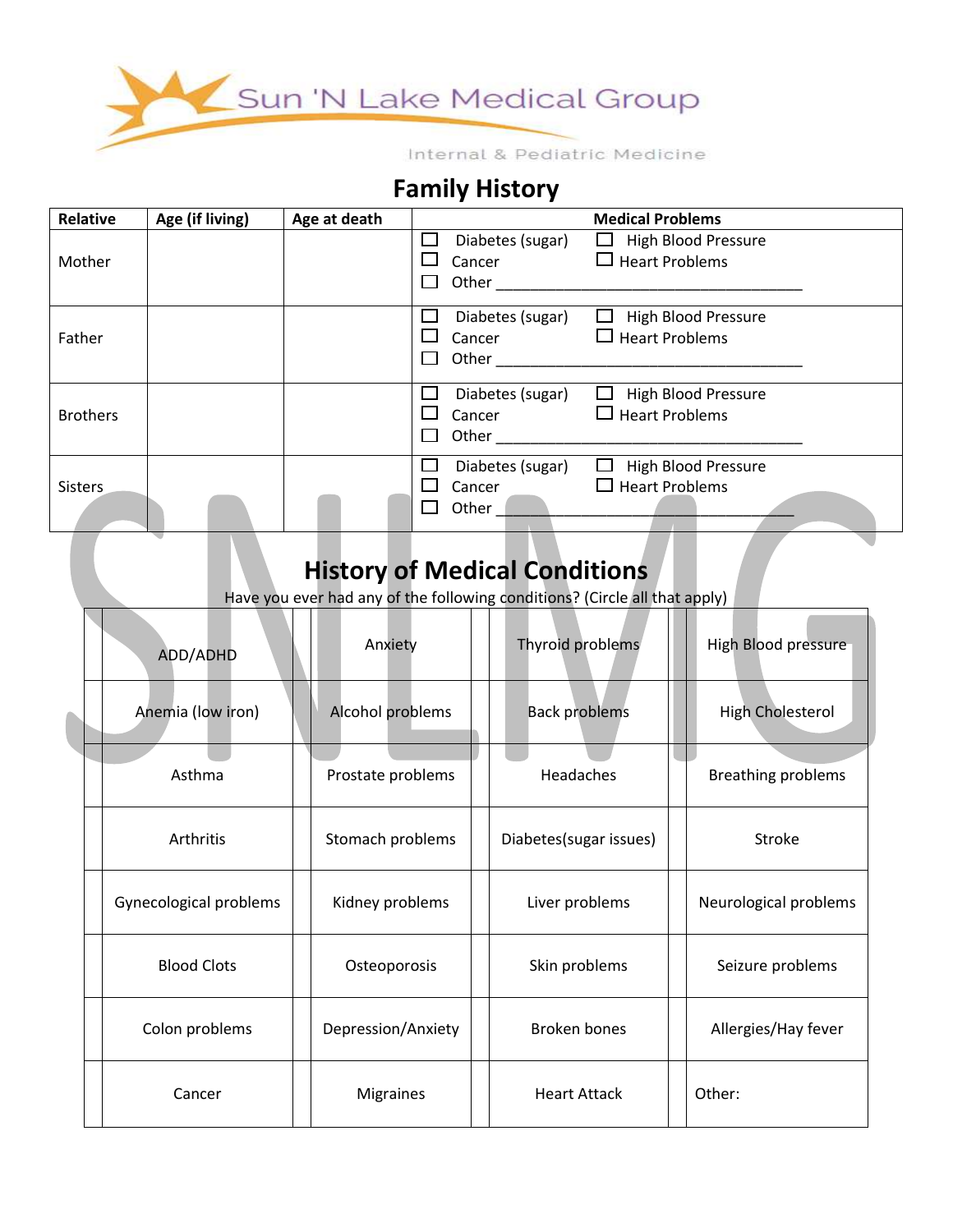

|                           | <b>Review of Symptoms</b>                                                    |            |    |
|---------------------------|------------------------------------------------------------------------------|------------|----|
|                           |                                                                              | <b>Yes</b> | No |
| <b>Sleeping</b>           | Do you feel tired a lot?                                                     |            |    |
|                           | Do you have trouble falling or staying asleep?                               |            |    |
|                           | Do you have other problems with sleep?                                       |            |    |
| <b>Eating</b>             | Have you lost weight in the last year without trying?                        |            |    |
|                           | Have you lost weight in the last year without trying?                        |            |    |
|                           | Do you eat too much or have you gained weight recently?                      |            |    |
|                           | Do you have other problems with eating?                                      |            |    |
| <b>Throat</b>             | Do you have sore throats a lot?                                              |            |    |
|                           | Do you have other problems with your throat                                  |            |    |
| Ears                      | Do you have trouble hearing?                                                 |            |    |
|                           | Do you wear a hearing aid?                                                   |            |    |
|                           | Do you have constant ringing or noises in your ears?                         |            |    |
|                           | Do you have other problems with your ears?                                   |            |    |
| <b>Back</b>               | Do you have back pain?                                                       |            |    |
|                           | Do you have any other problems with your back?                               |            |    |
| <b>Eyes</b>               | Do you have trouble with your vision or seeing?                              |            |    |
|                           | Do you wear glasses or contacts?                                             |            |    |
|                           | Do you have other problems with your eyes?                                   |            |    |
| <b>Nose and Sinuses</b>   | Do you have a runny or stopped up nose a lot?                                |            |    |
|                           | Do you have other problems with your nose or sinuses?                        |            |    |
| <b>Teeth and Mouth</b>    | Do you have sore or bleeding gums?                                           |            |    |
|                           | Do you wear plates or false teeth?                                           |            |    |
|                           | Do you have other problems with your teeth and mouth?                        |            |    |
| <b>Heart or Breathing</b> | Do you ever have pain/tightness in your chest when working or<br>exercising? |            |    |
|                           | Do you wake up at night with trouble breathing?                              |            |    |
|                           | Do you have a racing or skippng heartbeat at times?                          |            |    |
|                           | Do you have other hear or breathing problems?                                |            |    |
| <b>Bowel Movements</b>    | Do you have bowel movements (poop) that are black, like tar or               |            |    |
|                           | bloody?                                                                      |            |    |
|                           | Do you have any other problems with your bowel movements<br>(poop)?          |            |    |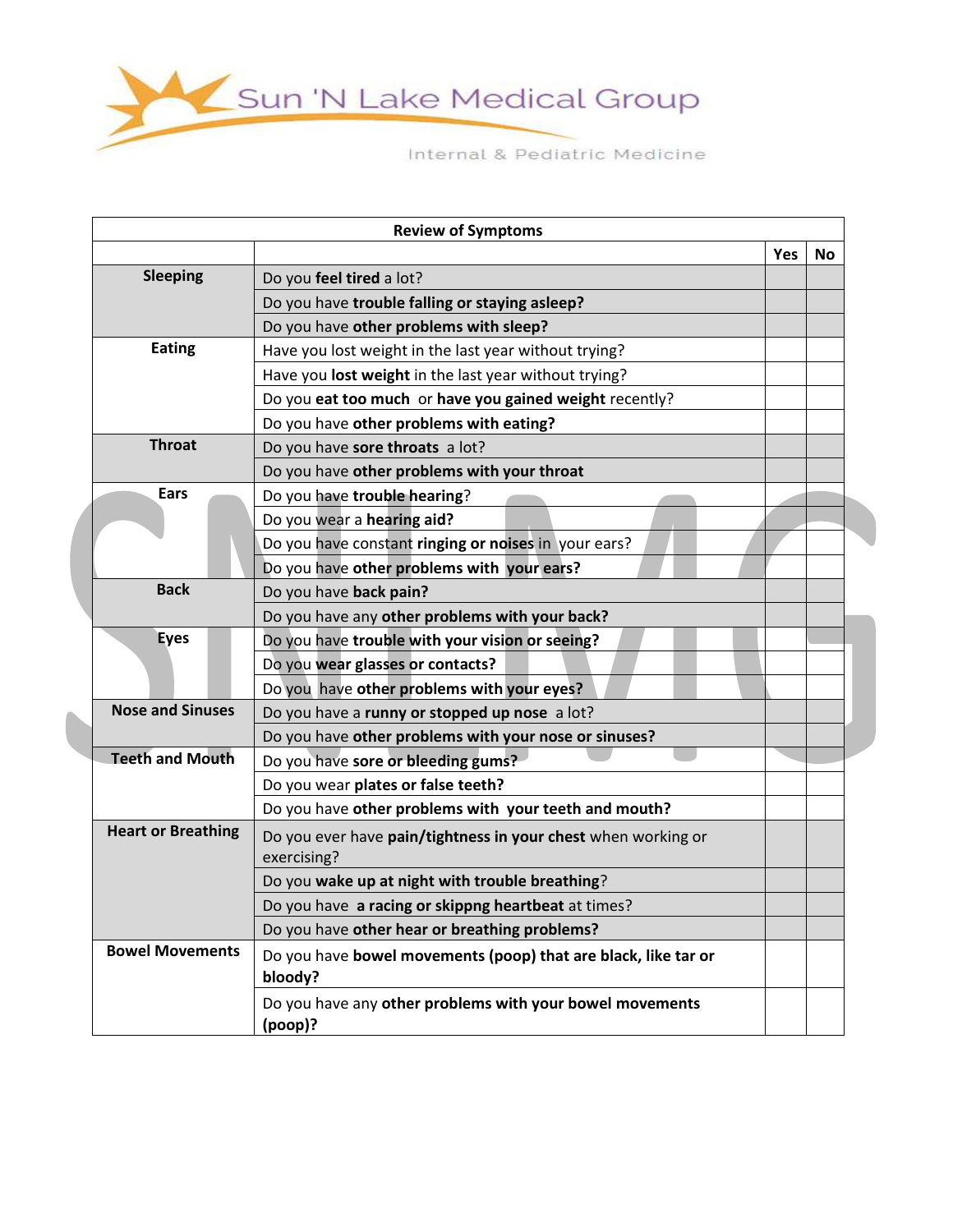

|                          | <b>Review of Symptoms</b>                                                                                       |     |    |
|--------------------------|-----------------------------------------------------------------------------------------------------------------|-----|----|
|                          |                                                                                                                 | Yes | No |
| <b>Peeing and Kidney</b> | Do you have trouble passing your urine (peeing)?                                                                |     |    |
| <b>Stones</b>            | Does it burn when you pass urine (pee)?                                                                         |     |    |
|                          | Do you have to pee more than 2 times a night?                                                                   |     |    |
|                          | Do you leak Uring (pee)?                                                                                        |     |    |
|                          | Have you ever passed kidney stones?                                                                             |     |    |
|                          | Do you have an other problems with your peeing?                                                                 |     |    |
| <b>Joints</b>            | Do you have swollen and painful joints?                                                                         |     |    |
|                          | Do you have any other problems with your joints?                                                                |     |    |
| Head, Balance,           | Do you havefrequent or severe headaches?                                                                        |     |    |
| <b>Fever and</b>         | Have you ever fainted (passed out)?                                                                             |     |    |
| <b>Weakness</b>          | Have you lost your balancec and fallen recently                                                                 |     |    |
|                          | Do you have weakness in any part of your body?                                                                  |     |    |
|                          | Have you had fever within the past month?                                                                       |     |    |
|                          | Do you have any other problems with your head or balance?                                                       |     |    |
| <b>Emotional Health</b>  | Do you get upset easily?                                                                                        |     |    |
|                          | Do frightening thoughts keep coming into your mind?                                                             |     |    |
|                          | Have you ever been hospitalized for nerves, thoughts or moods?                                                  |     |    |
|                          | During the past 2 weeks, have you often been bothered by having little<br>interest of pleasure in doing things? |     |    |
|                          | During the past 2 weeks, have you often been bothered by feeling<br>down, depressed, or hopeless?               |     |    |
|                          | Do you have any other problems with your emotional health?                                                      |     |    |
| <b>MEN ONLY</b>          | Have you ever had prostate problems?                                                                            |     |    |
|                          | Do you have any other male problems?                                                                            |     |    |
| <b>WOMEN ONLY</b>        | Do you have pain or lumps in your breast?                                                                       |     |    |
|                          | Do you have unusual vaginal discharge or itching?                                                               |     |    |
|                          | Do you or have you taken hormones (such as birth control pills)?                                                |     |    |
|                          | Do you have any other female problems?                                                                          |     |    |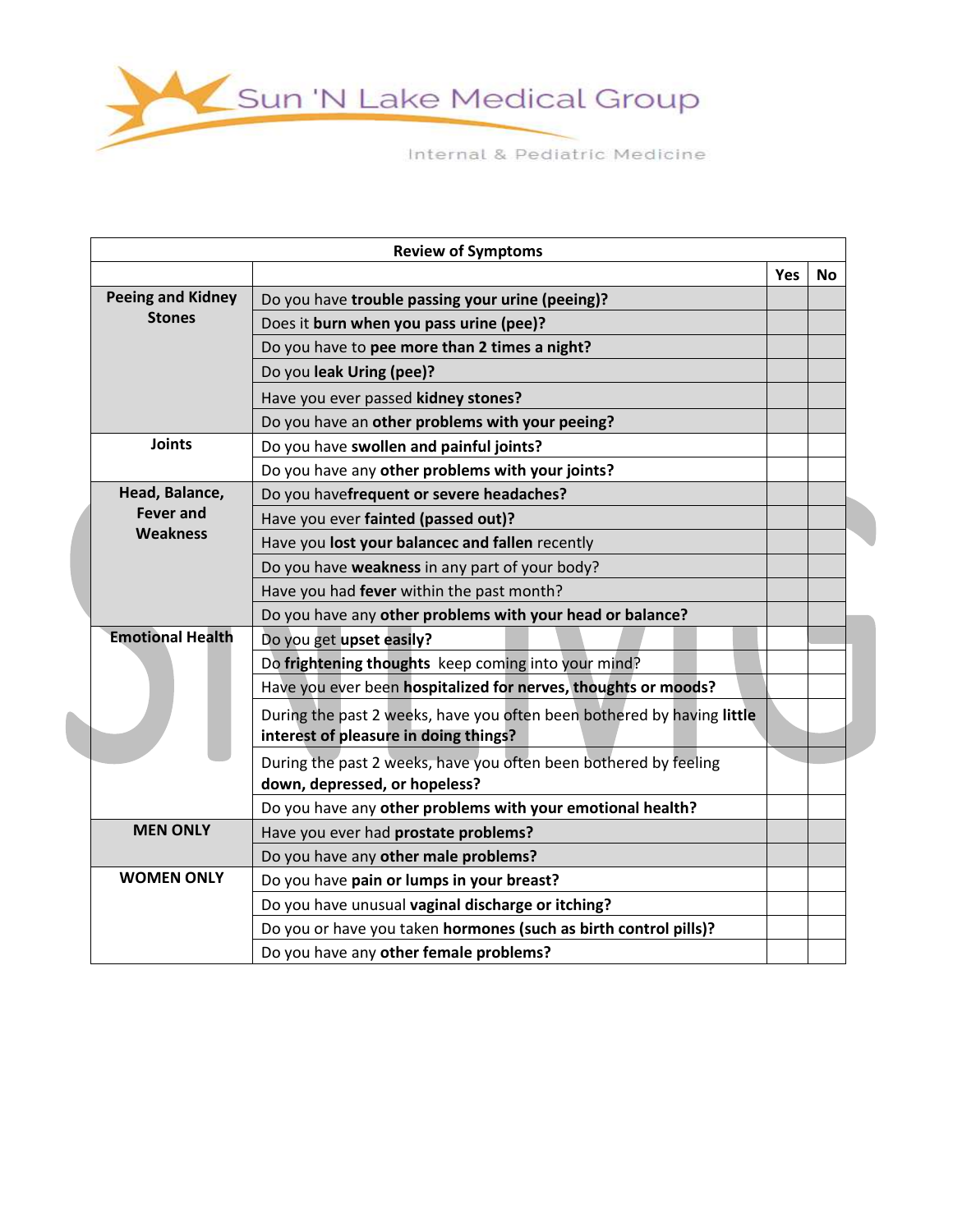

### Please list all of the other doctors that you see on a regular basis:

| Type of Doctor<br>Example: Cardiologist (heart doctor) | Name of the Doctor<br>Example: Dr Jones |  |  |  |
|--------------------------------------------------------|-----------------------------------------|--|--|--|
|                                                        |                                         |  |  |  |
|                                                        |                                         |  |  |  |
|                                                        |                                         |  |  |  |
|                                                        |                                         |  |  |  |
|                                                        |                                         |  |  |  |
|                                                        |                                         |  |  |  |
|                                                        |                                         |  |  |  |
|                                                        |                                         |  |  |  |
|                                                        |                                         |  |  |  |
|                                                        |                                         |  |  |  |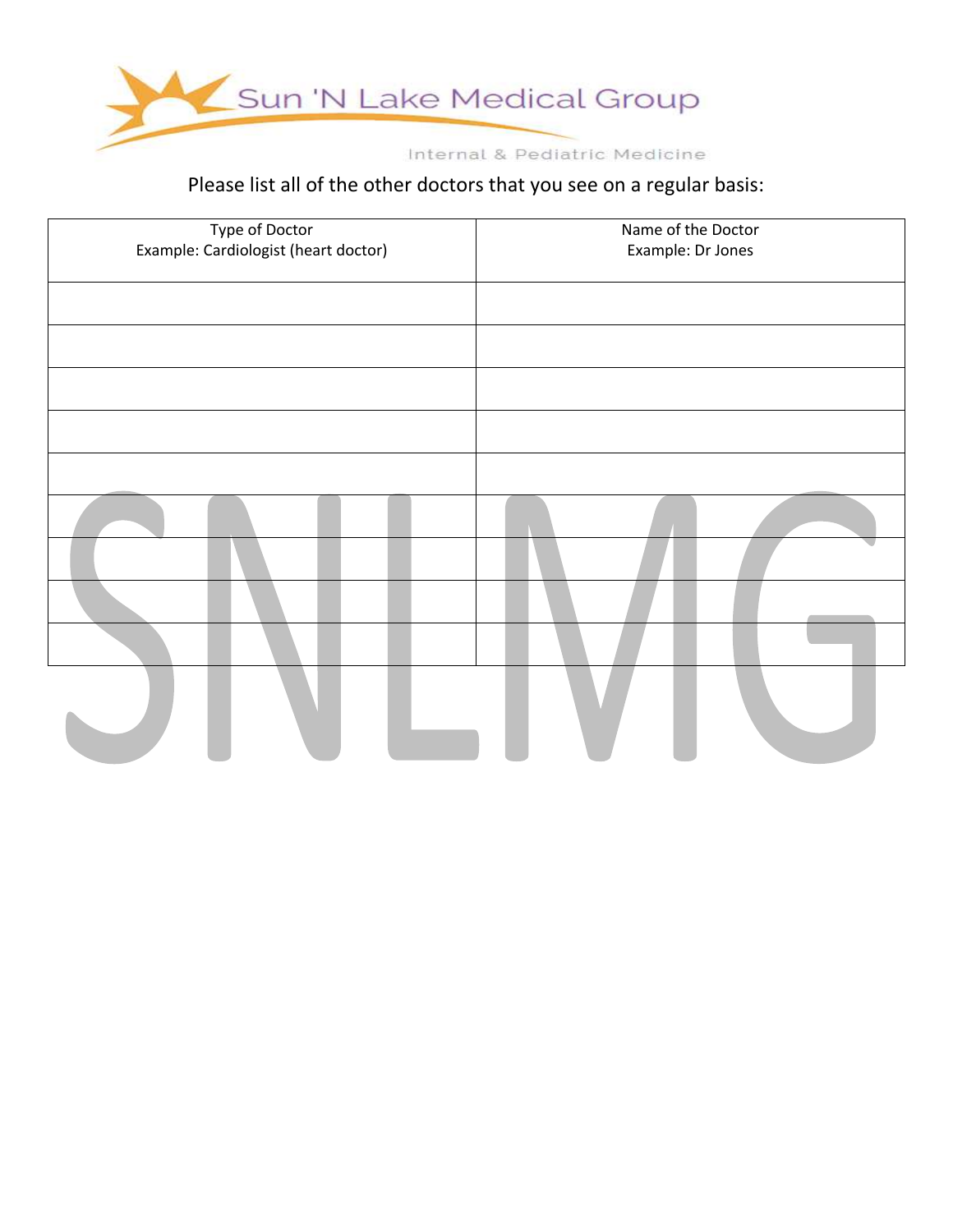

# **Consent to Treat Form**

1. I \_\_\_\_\_\_\_\_\_\_\_\_\_\_\_\_\_\_\_\_\_\_\_\_\_\_\_\_\_\_\_\_\_\_\_\_\_\_\_\_\_\_\_\_\_\_\_ (parent/guardian/patient) give permission for Sun 'N Lake

Medical Group to give me medical treatment.

2. I allow Sun 'N Lake Medical Group to file for insurance benefits to pay for the care I receive.

I understand that:

- Sun 'N Lake Medical Group will have to send my medical record information to my insurance company
- I must pay my share of the costs
- I must pay for the cost of these services if my insurance does not pay or I do not have insurance

3. I understand:

- I have the right to refuse any procedure or treatment.
- I have the right to discuss all medical treatments with my provider.

| Patient's Signature                                     | Date                     |  |
|---------------------------------------------------------|--------------------------|--|
| Parent or Guardian Signature<br>(for children under 18) | Date                     |  |
| Print name                                              | <b>Emergency Contact</b> |  |
|                                                         |                          |  |
|                                                         |                          |  |
| Address:                                                |                          |  |

Phone number:\_\_\_\_\_\_\_\_\_\_\_\_\_\_\_\_\_\_\_\_\_\_\_\_\_\_\_\_\_\_\_\_\_\_\_\_\_\_\_\_\_\_\_\_\_\_\_\_\_\_\_\_\_\_\_\_\_\_\_\_\_\_\_\_\_\_\_\_\_\_\_\_\_\_\_\_\_\_\_\_\_\_\_\_\_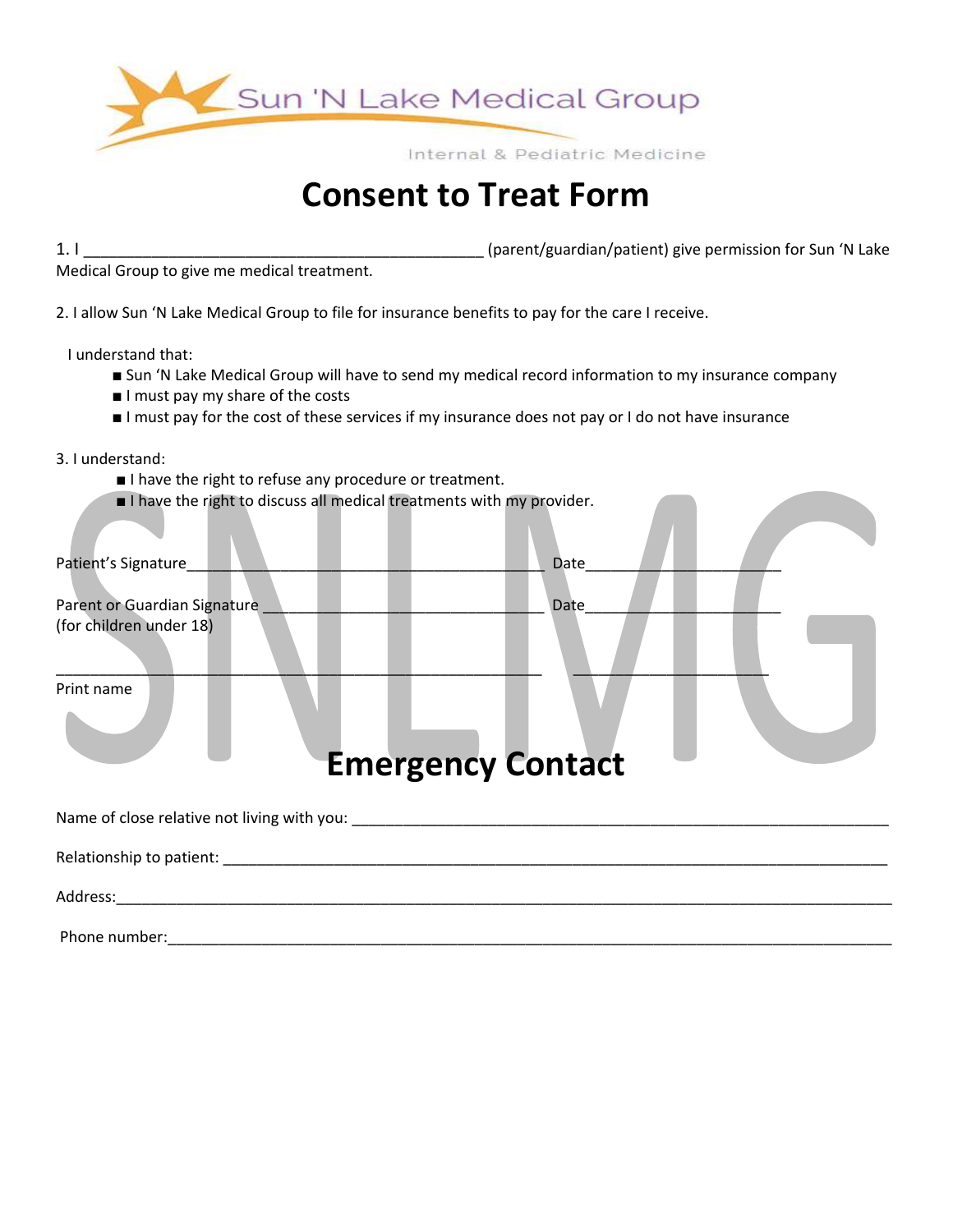

#### **PATIENT FINANCIAL POLICY**

In order to reduce confusion and misunderstanding between our patients and the practice, we have adopted the following policy. If you have any questions, please discuss them with our billing staff or office manager. We are dedicated to providing the best possible care and service to you and regard your complete understanding of our financial policies as an essential element of your care and treatment.

- Unless other arrangements have been made in advance by yourself or your health coverage carrier, full payment for office services are due at the time of service. For your convenience we will accept VISA, MasterCard, and Discover.
- Your insurance policy is a contract between you and your insurance company. As a courtesy, we will file your insurance claim for you if you assign the benefits to the doctor- in other words you agree to have your insurance company pay the doctor directly. If your insurance company does not pay the practice within a reasonable period, we will have to look to you for payment. If we later receive a check from your insurer we will refund any overpayment to you.
- We have made prior arrangements with many insurers and other health plans to accept an assignment of benefits. We will bill those plans with whom we have an agreement and will only require you to pay the copayment at the time of service. We will collect the copayment when you arrive for your appointment.
- If you have insurance coverage with a plan with whom we do not have a prior agreement, we will prepare and sent the claim for you on an unassigned basis. This means your insurer will send the payment directly to you. Therefore, our charges for your care and treatment are due at the time of service.
- All health plans are not the same and don not cover the same services. In the event your health plan determines a service to be "not covered," you will be responsible for the complete charge. Payment is due upon receipt of a statement from our office.
- For all services rendered to minor patients, we will look to the adult accompanying the patient and the parent or guardian with custody for payment.
- In order to provide the best possible service and availability to all our patients, please call us as early as possible if you know you will need to reschedule your appointment.
- *I have read and understand the financial policy of the practice and agree to be bound by its terms. I also understand and agree that such terms may be amended from time-to-time by the practice.*

**Signature of Patient or Responsible Party Date** 

**Please Print Patient's Name** 

 $\overline{a}$